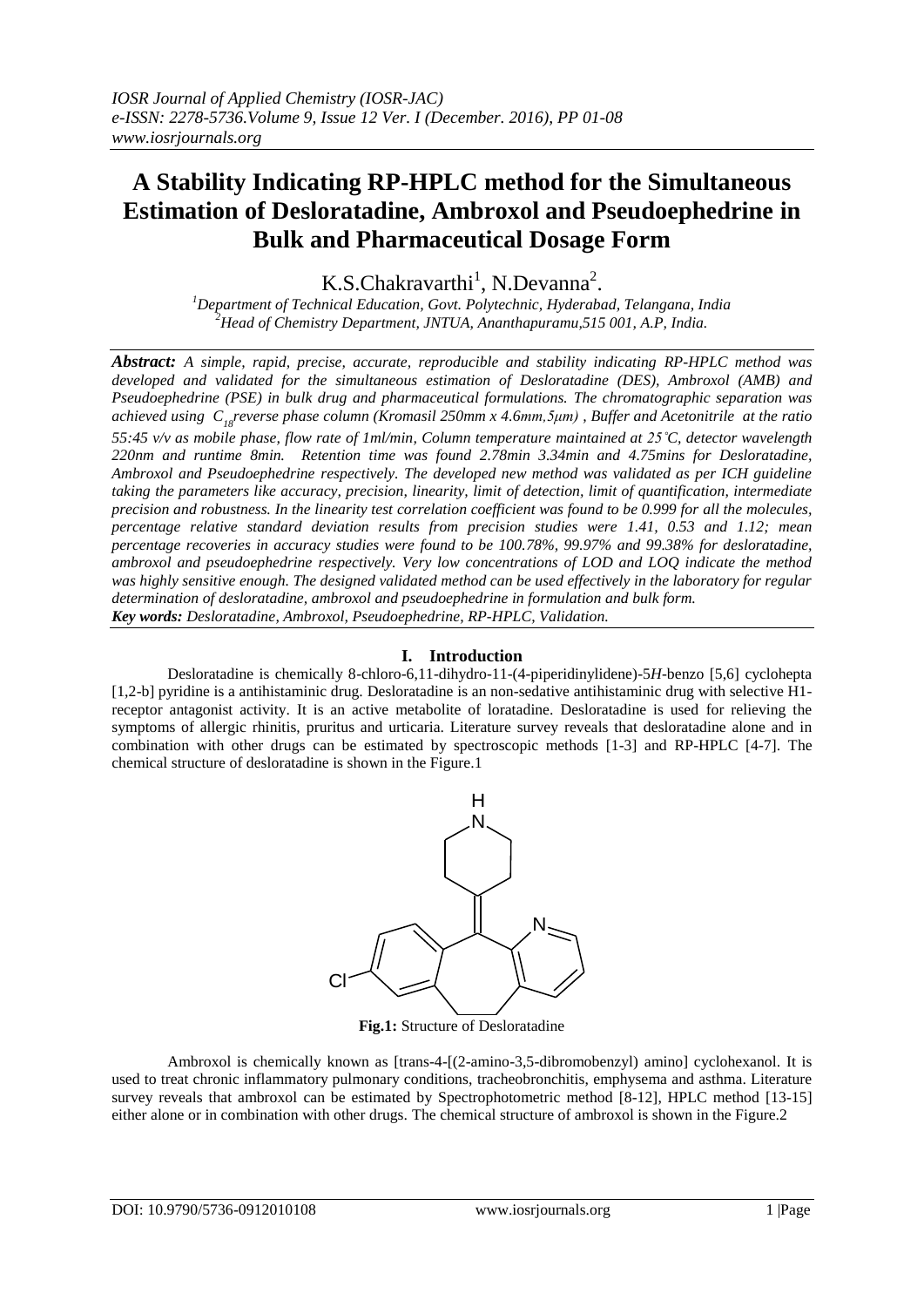

**Fig.2:** Structure of Ambroxol

Pseudoephedrine is chemically known as (1S,2S)-2-(methylamino)-1-phenylpropan-1-ol. It is used in the treatment of nasal congestion and in the treatment of cold and cough in combination with other drugs. Literature survey reveals that pseudoephedrine can be estimated by HPLC method [16-25] either alone or in combination with other drugs. The chemical structure of pseudoephedrine is shown in the Figure.3 Based on literature survey it was found that there is only one method has been developed for the simultaneous estimation of desloratadine, ambroxol and pseudoephedrine in combined oral tablet dosage form[26].

The main aim of the present work is to develop a new simple, rapid, precise accurate and stability indicating method for the simultaneous estimation of desloratadine, ambroxol and pseudoephedrine in combined oral tablet dosage form according to the ICH Q2 R1 guidelines [27].



**Fig.3:** Structure of Pseudoephedrine

# **II. Materials And Methods**

#### **Instrumental and analytical conditions: Reagents and Chemicals:**

Pure samples of Desloratadine, Ambroxol and Pseudoephedrine were provided as gift samples by Spectrum Pharma Pvt.Ltd Hyderabad. The chemicals used are of HPLC grade. Acetonitrile and *o*-phosphoric acid were procured from Thermo Fischer Scientific India Pvt. Ltd. Milli Q Water was used in the buffer preparation.

## **Equipment:**

The chromatographic separations were carried using Waters HPLC system (e2695 gradient system, Empower-2 software, model-2489) with PDA detector.

## **Chromatographic conditions:**

Kromasil C18 column (250mm×4.6mm, 5μm particle size) was used for separation. The mobile phase consists of buffer (0.1% *o*-phosphoric acid) and acetonitrile in the ratio 55:45 v/v. The flow was adjusted to 1ml/min and total run time was set as 8min. 25˚C temperature was maintained throughout the analysis. The UV detection was achieved at 220 nm which is the Isobestic point. The injection volume was 10μL.



**Fig.4:** UV Overlain spectra of Desloratadine, Ambroxol and Pseudoephedrine showing Isobestic point

## **Preparation of analytical solutions:**

**Preparation of buffer:** 1ml of Ortho-phosphoric acid is dissolved in 100ml of Milli-Q water taken in a 1000ml volumetric flask. Then made up to final volume with Milli-Q water.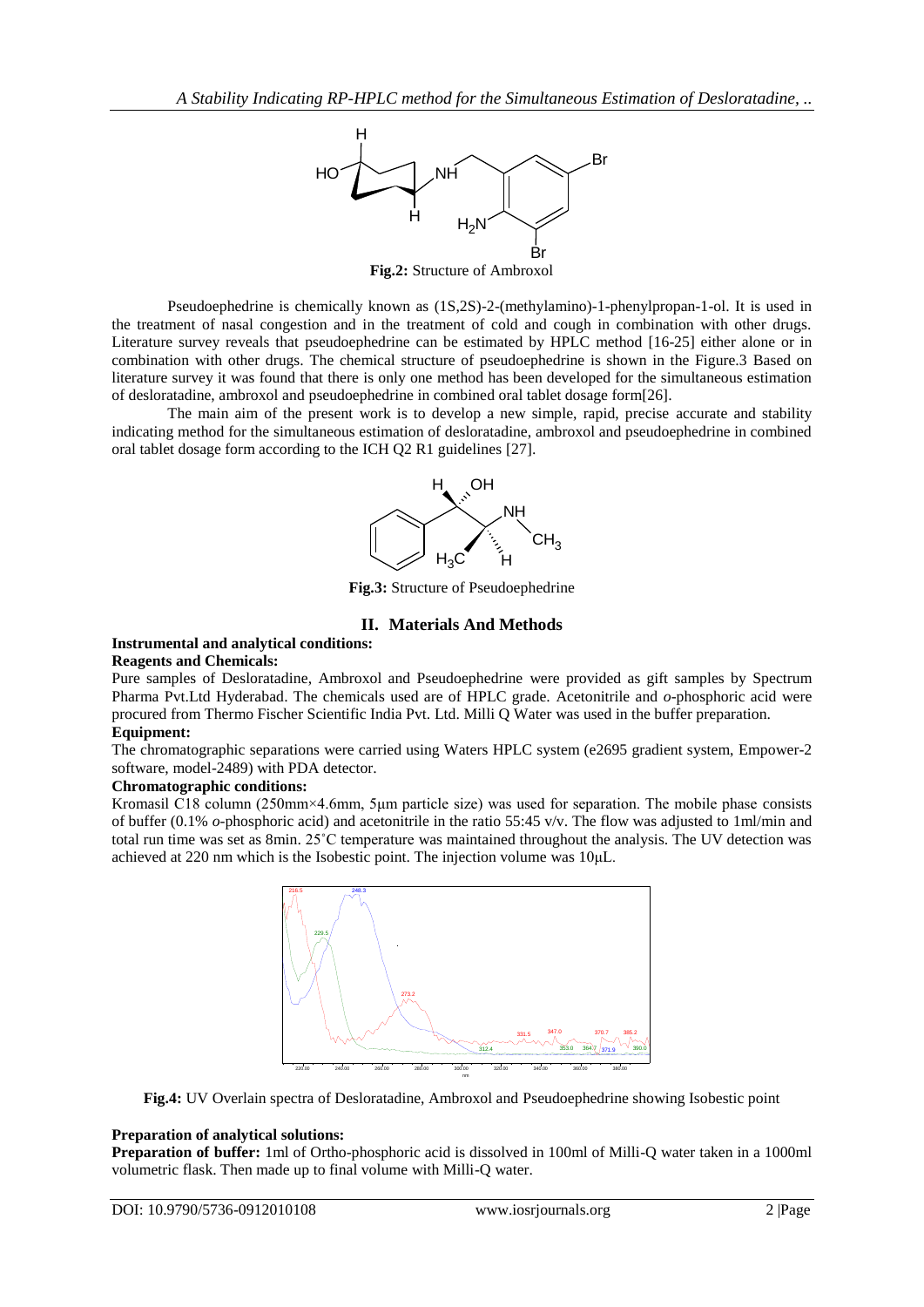**Preparation of mobile phase:** Buffer and acetonitrile mixed in the ratio of 55:45 v/v was used as mobile phase, sonicated and filtered through 0.22µ filter under vacuum filtration.

**Diluent preparation:** Acetonitrile and water mixed in the ratio of 50:50 v/v was used as diluents for sample and standard preparations.

#### **Preparation of the standard solution:**

Accurately weighed and transferred 5mg of desloratadine, 12mg of ambroxol and 6mg of pseudoephedrine into a 50ml, 10ml and 10ml volumetric flask respectively and added about 3/4<sup>th</sup> of diluent to all the flasks and sonicated for about 15min to dissolve the drugs completely, then made up to the final volume with diluent. From each of the above solutions 1ml was pippetted out and transferred into seperate10ml volumetric flasks and made up to the mark with diluent inorder to get solutions of concentration 10ppm, 120ppm, and 60 ppm for desloratadine, ambroxol and pseudoephedrine respectively.

#### **Preparation of sample solution:**

Weighed accurately 20 tablets, powdered and transferred an amount equivalent to 5mg of desloratadine, 60mg of ambroxol and 30mg of pseudoephedrine into a 50ml volumetric flask. About 30ml of diluent was added to the flask and sonicated for 30min, further the volume was made up with diluent and filtered the solution. From the filtered solution 1ml was pippeted out and transferred in to separate 10ml volumetric flasks and made up to the mark with diluents in order to get solutions of concentration 10ppm, 120ppm, and 60ppm for Desloratadine, ambroxol and pseudoephedrine respectively.

## **Method Development and Validation of HPLC:**

The method developed was validated as per ICH guidelines with respect to following parameters such as specificity, linearity, accuracy, precision, robustness and system suitability.

## **Specificity:**

The specificity of the method developed was carried out to determine whether there are any interference of impurities in retention time of analytical peaks. Forced degradation studies were carried out by using acidic (2N HCl), basic (2M NaOH) conditions and in presence of heat and UV light. The graph obtained for injecting the standard solution of desloratadine, ambroxol and pseudoephedrine was shown in the figure 5.



**Fig.5:** HPLC chromatogram of the developed method

#### **Linearity:**

The linearity of the method was established by injecting six different concentration levels of desloratadine (2.5ppm to 15ppm), ambroxol (30ppm to 180ppm) and pseudoephedrine (15ppm to 90ppm) solutions in to the HPLC system and peak areas were recorded. The results were shown in table no:1

|--|

| <b>Parameter</b>                | <b>Regression equation parameters</b> |          |                 |  |  |  |
|---------------------------------|---------------------------------------|----------|-----------------|--|--|--|
|                                 | <b>Desloratadine</b>                  | Ambroxol | Pseudoephedrine |  |  |  |
| Linearity range (ppm)           | $2.5 - 15$                            | 30-180   | 15-90           |  |  |  |
| <b>Correlation co-efficient</b> | 0.999                                 | 0.999    | 0.999           |  |  |  |
| <b>Slope</b>                    | 40438                                 | 34355    | 29469           |  |  |  |
| Y-intercept                     | 9700                                  | 18526    | 45836           |  |  |  |
| LOD(ppm)                        | 0.22                                  | 0.06     | 0.02            |  |  |  |
| LOO(ppm)                        | 0.67                                  | 0.18     | 0.05            |  |  |  |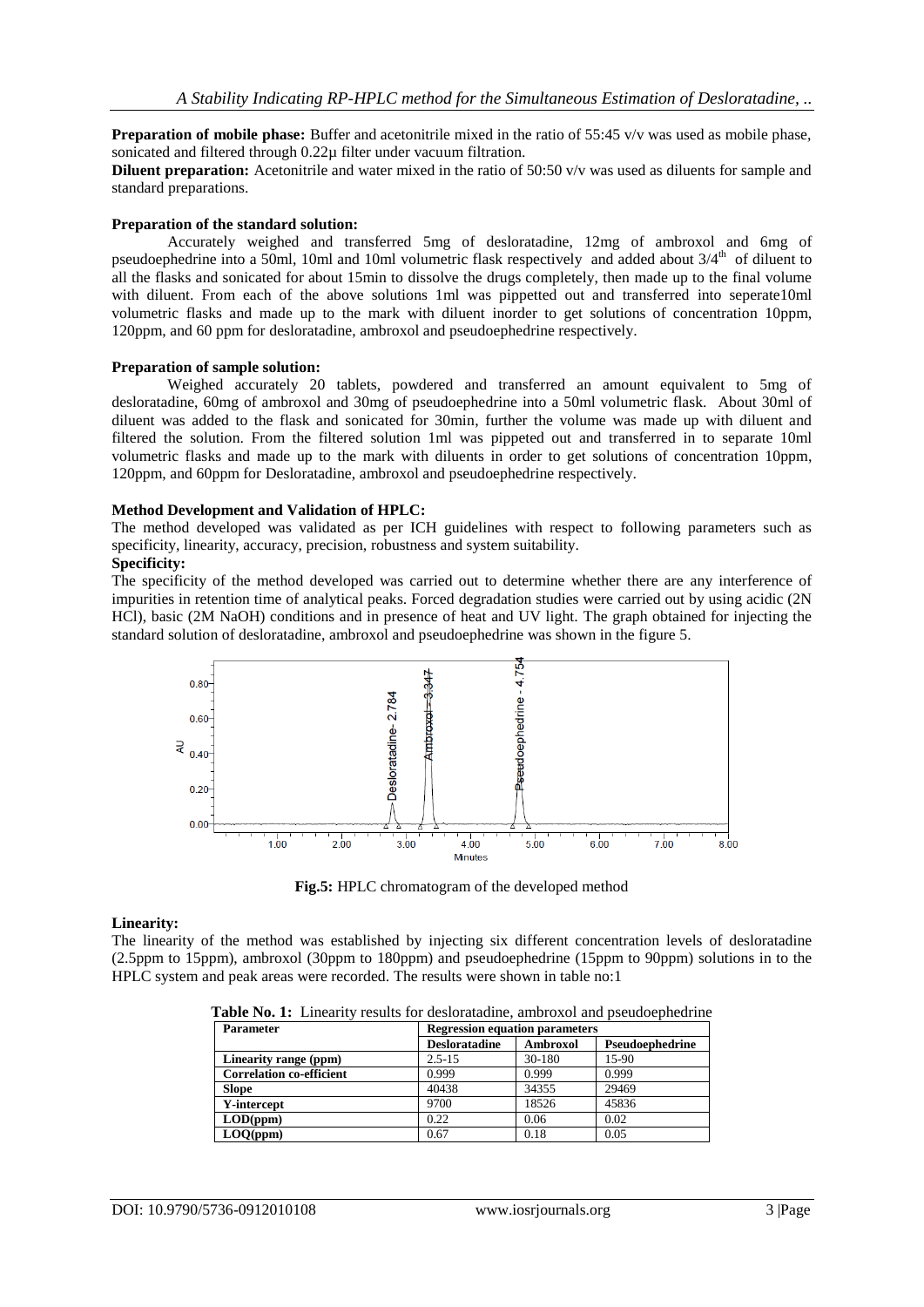

**Accuracy:** Accuracy of the developed method was determined standard addition method (n=average of 3 analyses). In this method known amounts of desloratadine, ambroxol and pseudoephedrine were supplemented to the previously analysed sample solution and then experimental and true values were compared. Three levels were made corresponding to 50%, 100% and 150% of the nominal analytical concentration. The results were shown in table no:2

| Table 2: Accuracy results |     |                            |                                                                  |  |  |
|---------------------------|-----|----------------------------|------------------------------------------------------------------|--|--|
| <b>Drugs</b>              |     | Spiked concentration (ppm) | Standard addition measured concentration (ppm) $\pm$ SD; RSD (%) |  |  |
| <b>Desloratadine</b>      |     | 50%                        | $100.38 \pm 0.4$ ; 0.00                                          |  |  |
|                           | 10  | 100%                       | $100.78 \pm 1.1$ ; 0.01                                          |  |  |
|                           | 15  | 150%                       | $99.61 \pm 0.5$ ; 0.01                                           |  |  |
| Ambroxol                  | 60  | 50%                        | $100.11 \pm 0.4$ ; 0.00                                          |  |  |
|                           | 120 | 100%                       | $99.97 \pm 0.3$ ; 0.00                                           |  |  |
|                           | 180 | 150%                       | $99.23 \pm 0.7$ ; 0.01                                           |  |  |
| Pseudoephedrin            | 30  | 50%                        | $99.79 \pm 0.6$ ; 0.01                                           |  |  |
| e                         | 60  | 100%                       | $99.38 \pm 0.8$ ; 0.01                                           |  |  |
|                           | 90  | 150%                       | $100.59 \pm 0.7$ ; 0.01                                          |  |  |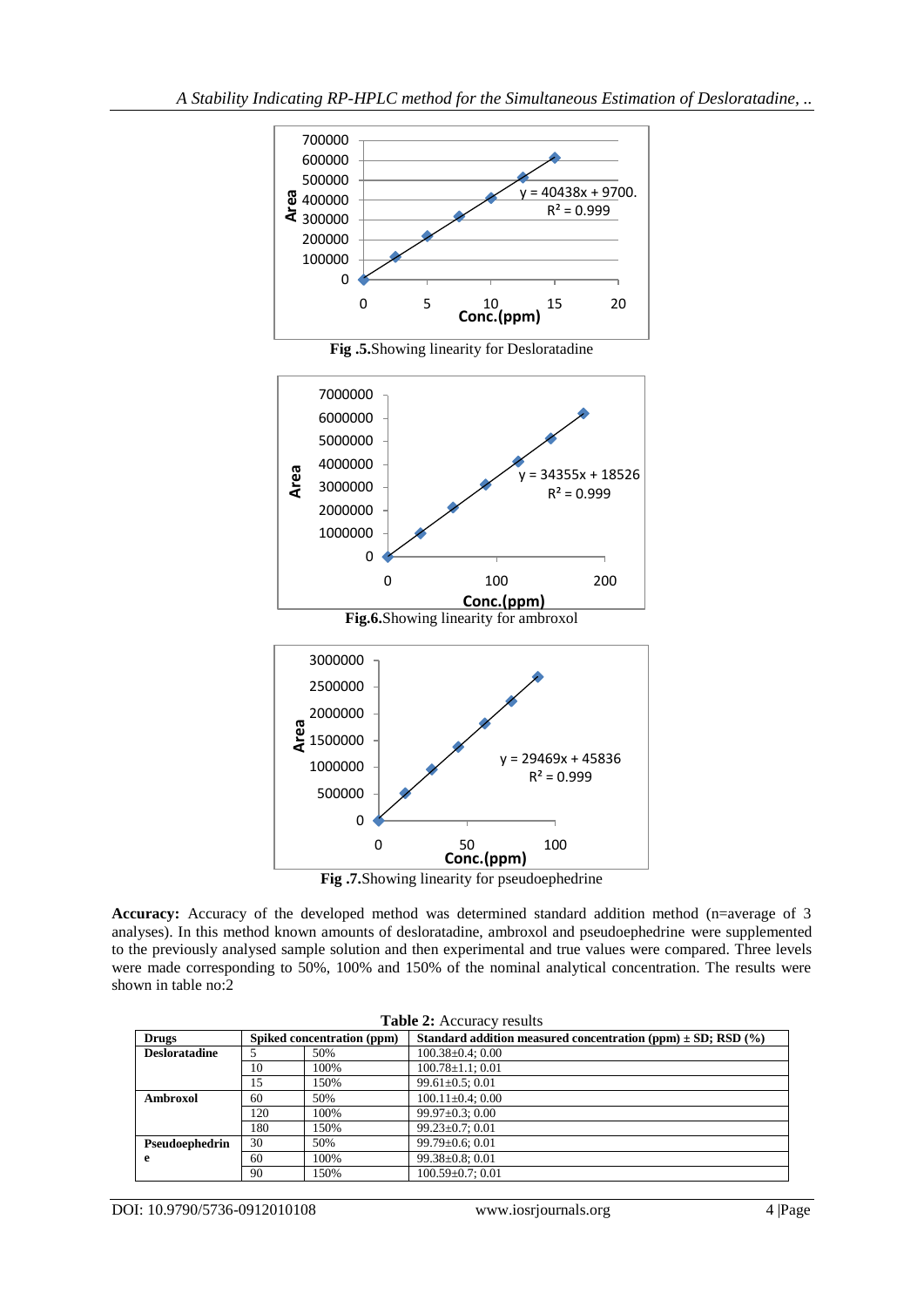## **Precision:**

Precision expresses the closeness of agreement between the series of measurements obtained from multiple sampling of same homogeneous samples under the prescribed conditions. Method precision was determined both in terms of repeatability and intermediate precision/ruggedness (show the degree of reproducibility of test results obtained by analyzing the sample under variety of normal test conditions such as analyst to analyst variation and instrument to instrument variation). The retention time and peak area was determined and expressed as mean and %RSD calculated from the data obtained, which are found to be within the specified limits. The system precision values are shown in table no: 3, 4 and 5.

| S.No         | <b>Peak Name</b> | $Rt$ (min) | Area   | <b>USP Plate Count</b> | <b>USP Tailing</b> |
|--------------|------------------|------------|--------|------------------------|--------------------|
|              |                  |            |        |                        |                    |
|              | DES Injection -1 | 2.784      | 411061 | 12753                  | 1.13               |
| $\mathbf{2}$ | DES Injection -2 | 2.785      | 410387 | 14590                  | 1.29               |
| 3            | DES Injection -3 | 2.785      | 413210 | 14414                  | 1.09               |
| 4            | DES Injection -4 | 2.785      | 415743 | 14215                  | 1.14               |
| 5            | DES Injection -5 | 2.786      | 425931 | 13473                  | 1.25               |
| 6            | DES Injection -6 | 2.786      | 411491 | 14045                  | 1.2                |
| Mean         |                  | 2.79       | 414637 |                        |                    |
| Std. Dev.    |                  | 0.00       | 5857.7 |                        |                    |
| $%$ RSD      |                  | 0.00       | 1.413  |                        |                    |

**Table No. 3:** System Precision values for desloratadine

| Table No. 4: System Precision values for ambroxol |
|---------------------------------------------------|
|---------------------------------------------------|

| S.No      | <b>Peak Name</b>   | $Rt$ (min) | Area    | <b>USP Plate count</b> | <b>USP</b> tailing |
|-----------|--------------------|------------|---------|------------------------|--------------------|
|           | AMB Injection -1   | 3.347      | 4411340 | 9838                   | 0.93               |
| 2         | AMB Injection -2   | 3.348      | 4393570 | 9559                   | 0.89               |
| 3         | AMB Injection -3   | 3.349      | 4383591 | 6542                   | 0.88               |
|           | AMB Injection -4   | 3.349      | 4451179 | 9562                   | 0.93               |
|           | $AMB$ Injection -5 | 3.35       | 4420398 | 11205                  | 0.89               |
|           | AMB Injection -6   | 3.351      | 4411985 | 13758                  | 0.88               |
| Mean      |                    | 3.349      | 4412011 |                        |                    |
| Std. Dev. |                    | 0.00       | 23463.6 |                        |                    |
| $%$ RSD   |                    | 0.00       | 0.532   |                        |                    |

| Table No. 5: System Precision values for pseudoephedrine |  |
|----------------------------------------------------------|--|
|----------------------------------------------------------|--|

| S.No      | <b>Peak Name</b>  | $Rt$ (min) | Area    | <b>USP Plate count</b> | <b>USP</b> tailing |
|-----------|-------------------|------------|---------|------------------------|--------------------|
|           | PSE Injection -1  | 4.754      | 1829464 | 18228                  | 1.1                |
|           | PSE Injection -2  | 4.754      | 1832454 | 17420                  | 1.15               |
|           | PSE Injection -3  | 4.755      | 1829404 | 17472                  | 1.11               |
|           | PSE Injection -4  | 4.755      | 1815811 | 18034                  | 1.13               |
|           | PSE _Injection -5 | 4.755      | 1863755 | 17112                  | 1.15               |
|           | PSE Injection -6  | 4.765      | 1802504 | 17217                  | 1.11               |
| Mean      |                   | 4.756      | 1828899 |                        |                    |
| Std. Dev. |                   | 0.00       | 20475.1 |                        |                    |
| $%$ RSD   |                   | 0.00       | 1.12    |                        |                    |

#### **Robustness:**

The robustness of newly developed method was assessed by evaluating the influence of small deliberate variations in procedure variables such as flow rate  $(\pm 5\%)$  and change in wave length  $(\pm 5$ nm). The robustness was evaluated by changing the flow rate from 0.8ml/min to 1.2ml/min and the method is found robust only in low flow rate conditions and even by changing the mobile phase  $\pm 5\%$ . The results were shown in table no:6

|  |  | Table 6: Results of robustness study |  |
|--|--|--------------------------------------|--|
|--|--|--------------------------------------|--|

| Chromatographic                    |            | Average area |            |            | Rt(min) |            |  |  |
|------------------------------------|------------|--------------|------------|------------|---------|------------|--|--|
| conditions                         | <b>DES</b> | AMB          | <b>PSE</b> | <b>DES</b> | AMB     | <b>PSE</b> |  |  |
| Buffer: Acetonitrile $60:40(v/v)$  | 374832     | 3867183      | 1587499    | 2.739      | 3.265   | 4.413      |  |  |
| Buffer: Acetonitrile $55:45(v/v)$  | 414637     | 4412011      | 1828899    | 2.784      | 3.347   | 4.754      |  |  |
| Buffer: Acetonitrile 50: $50(v/v)$ | 391711     | 3806944      | 1559990    | 2.771      | 3.364   | 5.286      |  |  |
| Flow rate $(0.8 \text{ mL/min})$   | 450951     | 4562617      | 1886744    | 3.068      | 3.700   | 5.235      |  |  |
| Flow rate $(1.0 \text{ mL/min})$   | 414637     | 4412011      | 1828899    | 2.784      | 3.347   | 4.754      |  |  |
| Flow rate $(1.2 \text{ mL/min})$   | 388104     | 3451782      | 1425384    | 2.502      | 3.011   | 4.274      |  |  |
| Temperature 28°C                   | 389016     | 3876219      | 1589844    | 2.756      | 3.314   | 4.704      |  |  |
| Temperature $30^{\circ}$ C         | 414637     | 4412011      | 1828899    | 2.784      | 3.347   | 4.754      |  |  |
| Temperature 32 <sup>°</sup> C      | 396004     | 3966217      | 1649582    | 2.764      | 3.323   | 4.714      |  |  |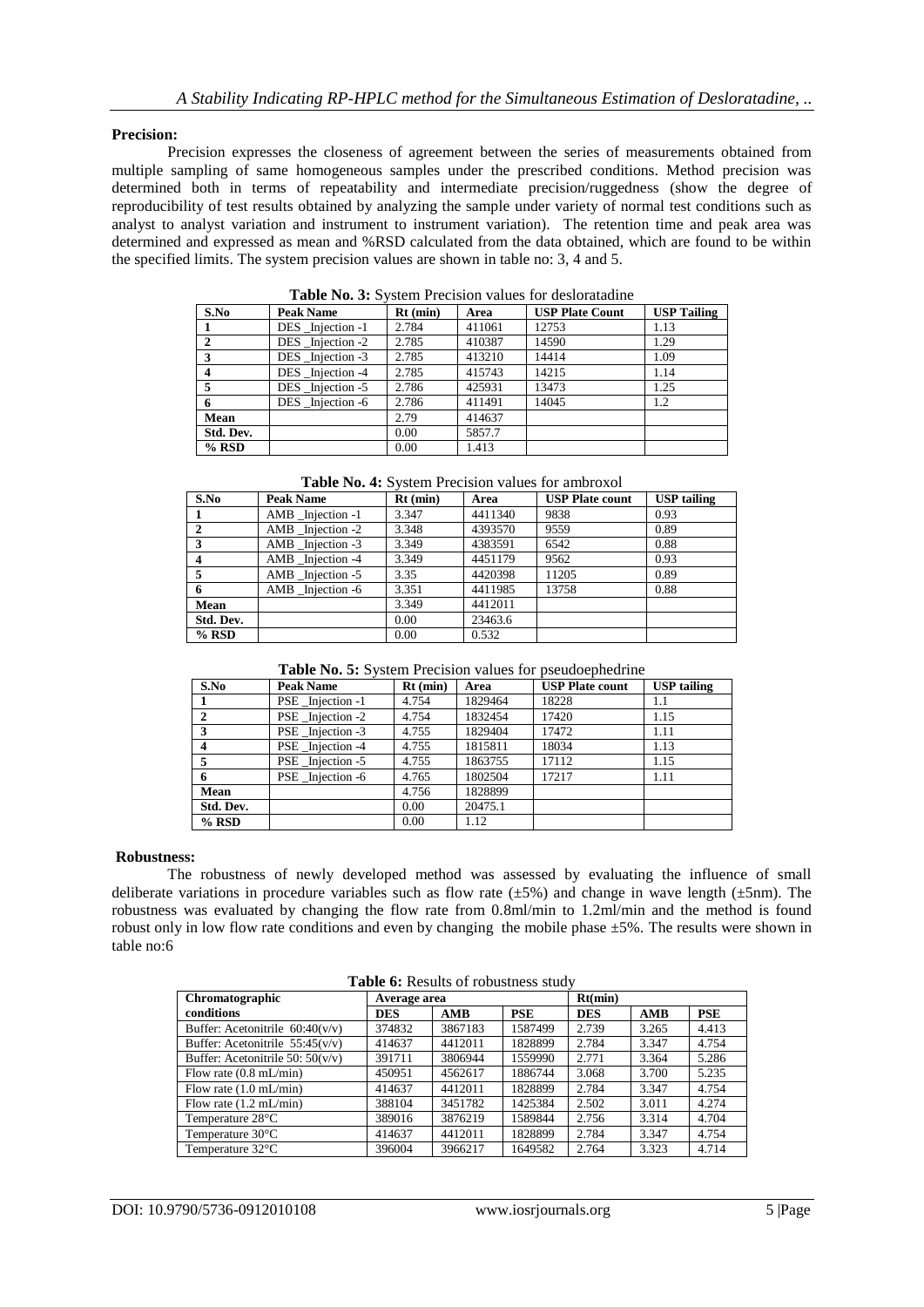## **System Suitability:**

System suitability tests were carried out on freshly prepared standard stock solutions of desloratadine, ambroxol and pseudoephedrine, it was calculated by injecting standards in six replicates and the values were recorded and are within the limits (%RSD <2) as shown in table no.7

| <b>Parameter</b>             | <b>Results</b>       |          |                 |                 |  |  |
|------------------------------|----------------------|----------|-----------------|-----------------|--|--|
|                              | <b>Desloratadine</b> | Ambroxol | Pseudoephedrine |                 |  |  |
| RSD of peak area             | 1.41                 | 0.53     | l.12            | $\triangle 2.0$ |  |  |
| <b>RSD</b> of retention time | 0.00                 | 0.00     | 0.00            | $< \!\! 1.0$    |  |  |
| USP tailing factor $(T)$     | .29                  | 0.93     | 1.15            | T < 2           |  |  |
| $USP$ plate count $(N)$      | 12753                | 6542     | 17112           | >2000           |  |  |
| $USP$ resolution $(R)$       | --                   | 4.5      | 9.3             |                 |  |  |

**Table No.7:** System suitability Parameters

# **Forced Degradation studies:**

# **Oxidation:**

To 1ml of stock solution of desloratidine, ambroxol and pseudoephedrine, 1ml of 20% hydrogen peroxide  $(H<sub>2</sub>O<sub>2</sub>)$  was added separately. The solutions were kept for 30 min at  $60^{\circ}$ C. For HPLC study, the resultant solution was diluted to obtain 10ppm, 120ppm, and 60ppm solution and 10 µl were injected into the system and the chromatograms were recorded to assess the stability of sample.

## **Acid Degradation:**

To 1ml of stock solution desloratidine, ambroxol and pseudoephedrine 1ml of 2N Hydrochloric acid was added and refluxed for 30mins at  $60^{\circ}$ C. The resultant solution was diluted to obtain 10ppm, 120ppm, and 60ppm solution and 10 µl solutions were injected into the system and the chromatograms were recorded to assess the stability of sample.

## **Alkali Degradation:**

To 1ml of stock solution desloratidine, ambroxol and pseudoephedrine, 1ml of 2N sodium hydroxide was added and refluxed for 30mins at  $60^{\circ}$ C. The resultant solution was diluted to obtain 10ppm, 120ppm, and 60ppm solution and 10 µl were injected into the system and the chromatograms were recorded to assess the stability of sample.

## **Dry Heat Degradation:**

The standard drugs desloratidine, ambroxol and pseudoephedrine were placed in oven at 105°C for 6h and used for preparing 10ppm, 120ppm, and 60ppm solutions. 10µl were injected into the system and the chromatograms were recorded to assess the stability of the sample**.**

#### **Photo Stability studies:**

The photochemical stability of the drug was also studied by exposing the stock solution to UV Light by keeping the flasks in UV Chamber for 7days or 200 Watt hours/m<sup>2</sup>in photo stability chamber. For HPLC study, the resultant solution was diluted to obtain 10ppm, 120ppm and 60ppm solutions and 10 µl were injected into the system and the chromatograms were recorded to assess the stability of sample.

## **Neutral Degradation Studies:**

Stress testing under neutral conditions was studied by refluxing the drug in water for 6h at a temperature of 60ºC. For HPLC study, the resultant solution was diluted to 10ppm, 120ppm, and 60ppm solution and 10µl were injected into the system and the chromatograms were recorded to assess the stability of the sample**.**

| <b>Stress conditions</b> | % Assay of active ingredients |               |       |               |            |               |  |
|--------------------------|-------------------------------|---------------|-------|---------------|------------|---------------|--|
|                          | <b>DES</b>                    | % Degradation | AMB   | % Degradation | <b>PSE</b> | % Degradation |  |
| Acid, 2N HCl,            | 95.61                         | 4.39          | 96.31 | 3.69          | 95.72      | 4.28          |  |
| <b>Base, 2N NaOH</b>     | 96.74                         | 3.26          | 99.07 | 0.93          | 96.56      | 3.44          |  |
| $H_2O_2(20\%, v/v)$      | 98.90                         | 1.1           | 98.44 | 1.56          | 97.74      | 2.26          |  |
| Dry heat $(80 °C)$       | 99.20                         | 0.8           | 99.51 | 0.49          | 99.05      | 0.95          |  |
| UV(365 nm)               | 99.40                         | 0.6           | 99.48 | 0.52          | 99.09      | 0.91          |  |
| Water                    | 99.57                         | 0.43          | 99.56 | 0.44          | 99.46      | 0.54          |  |

**Table 8:** Results of Forced degradation study

## **III. Results And Discussions**

The present investigation reported is a new RP-HPLC method development and validation of simultaneous estimation of desloratadine, ambroxol and pseudoephedrine. The method development was proceeding with wavelength selection. The optimized wavelength was 220nm. In order to get the optimized RP-HPLC method various mobile phases and columns were used. From several trials final method is optimized with the following conditions:

The mobile phase consists of buffer and acetonitrile in the ratio of  $55:45 \sqrt{v}$  and the column used was Kromasil ODS C18 column (250mm×4.6mm,5µm particle size). The flow rate was adjusted to 1ml/min. The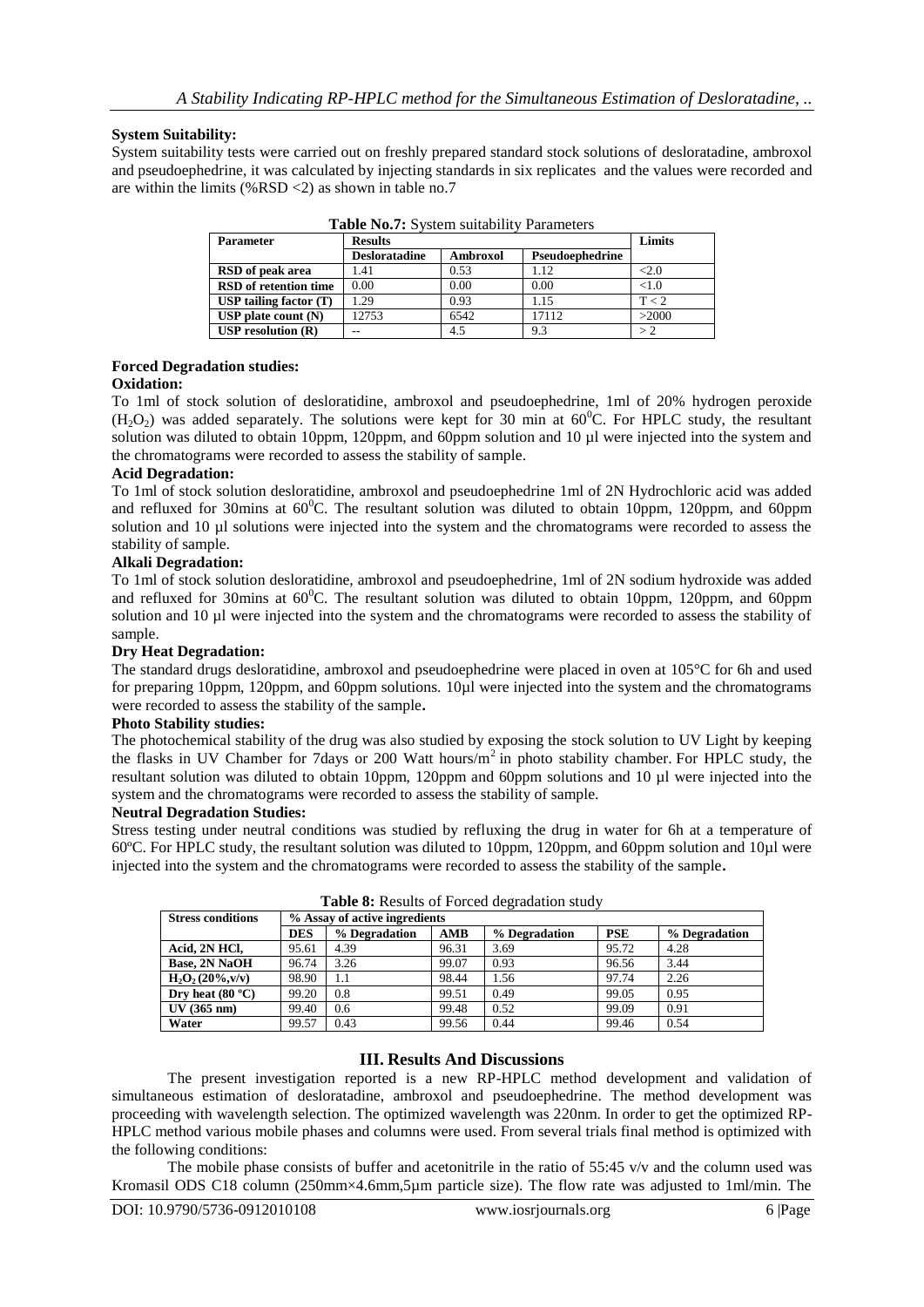instrument was operated at an ambient temperature. The UV detection was achieved at 220nm and purity analysis was performed over a wavelength range of 200-400nm.The injection volume was 10µL.The specificity of the method was to determine whether there are any interference of any impurities (the presence of components may be unexpected to present) in retention time of analytical peak. The calibration curve obtained by plotting peak area versus concentration was linear and the correlation coefficient was found to be 0.999, 0.999 and 0.999 for desloratadine, ambroxol and pseudoephedrine respectively. The linearity graphs were shown in Figure 5, Figure 6 and Figure 7.

The precision of the method was ascertained from determinations of peak areas 6 replicates of sample solution. The % relative standard deviation for system precision of desloratadine, ambroxol and pseudoephedrine was found to be 1.41, 0.53 and 1.12 respectively and presented in table no: 3,4 and 5. The % relative standard deviation for the method precision of desloratadine, ambroxol and pseudoephedrine was found to be 1.10, 0.97 and 0.54. The accuracy study was performed in 50%, 100% and 150%. The percentage recovery was determined for desloratadine, ambroxol and pseudoephedrine was found to be 100.3, 99.8 and 99.9% the results were presented in table no: 2**.** The robustness were carried out with minor but deliberate changes in parameters i.e., detection wavelength, column temperature and flow rate were presented in table no: 6. Theoretical plate values and tailing factor for desloratadine, ambroxol and pseudoephedrine were within the acceptance limits i.e theoretical plates more than 2000 and tailing factor not more than 2. The results were presented in table no: 7. Forced degradation studies were performed to establish the stability indicating property and specificity of the proposed method. Degradation studies were carried out under conditions of acid hydrolysis, base hydrolysis, thermal, oxidation, and photolysis and the drug substances were observed high degradation in acid (2N HCl) comparative remaining in all conditions. Thermal degradation conditions were performed by heating the drug sample at 80˚C. Acid and base hydrolysis showed slight (3-4%) degradation, very slight degradation observed in oxidation, thermal, photolytic hydrolysis. The results of forced degradation studies were given in table no: 8.

## **IV. Conclusion**

The newly developed method was found to be simple, rapid, precise, accurate, reproducible and stability indicating for determination of desloratadine, ambroxol and pseudoephedrine in pharmaceutical tablet dosage form. The newly developed method was validated according to ICH guidelines for parameters such as specificity, linearity, accuracy, precision, robustness and system suitability, values were found to be within limits. The validation study indicates that method can be considered suitable for carrying out quality control and routine analysis of desloratadine, ambroxol and pseudoephedrine in bulk drug and pharmaceutical tablet dosage form.

#### **Acknowledgements**

The authors are thankful to Department of Technical Education, Govt. Polytechnic- Masabtank, Hyderabad for providing necessary facilities to carry out the research work.

#### **Refernces**

- [1]. Caglar, Sena, Toker, Sıdıka and Erturk, Simultaneous determination of Desloratadine and Pseudoephedrine Sulphate in tablets by High Performance Liquid Chromatography and Derivative Spectrophotometry, Reviews in Analytical Chemistry, 2012,30(3-4),145- 151.
- [2]. Bondili S, Reddy SP, Spectroscopic method for determination of Desloratadine in bulk and its tablet dosage forms, International Journal of Pharmaceutical & Industrial Research, 2011, 1(2), 131-134.
- [3]. Rani ME, Abdul Ahad H, Sreenivasulu R et al, Spectrophotometric Determination of Desloratadine in Pharmaceuticals by Using Difference Spectrophotometric Method, Journal of Pharmacy Research, 2011, 4(3), 730-731.
- [4]. Qi Meiling M, Wang Peng P, GengYingshu Y, Determination of Desloratadine in drug substance and pharmaceutical preparations by liquid chromatography, Journal of Pharmaceutical and Biomedical Analysis, 2005, 38(2), 355-359.
- [5]. Rele RV, Sawant SA, Mali RN, Advance Reverse Phase High Pressure Liquid Chromatographic Method for determination of Desloratadine from Pharmaceutical Formulation, International Journal of Chemical Sciences, 2009, 7(4), 2883-2890.
- [6]. Razib BM, Mahbubul Alam, Ullah Md, Ashik et al, Validation and Application of a Modified RP-HPLC Method for the Quantification of Desloratadine in Pharmaceutical Dosage Forms, Dhaka University Journal of Pharmaceutical Science, 2006,  $5(1,2)$ , 1-4.
- [7]. El-Sherbinya Dina T, El-EnanybNahed, BelalbFathalla F et al, Simultaneous determination of Loratadine and Desloratadine in pharmaceutical preparations using liquid chromatography with a microemulsion as eluent, Journal of Pharmaceutical and Biomedical Analysis, 2007, 43(4), 1236-1242.
- [8]. Ekta Sharma ,Nehal J Shah, development and validation of first order derivative spectrophotometric method for simultaneous estimation of ambroxol hydrochloride and desloratadine hydrochloride in combined tablet dosage form, IJPRBS, 2012: volume1 2): 155-166.
- [9]. E.A. Sharma and N. J. Shah, development and validation of dual wavelength UV spectrophotometric method for simultaneous estimation of ambroxol hydrochloride and desloratadine hydrochloride in their combined tablet dosage form, IJPSR, 2012; Vol. 3(8): 2584-2589